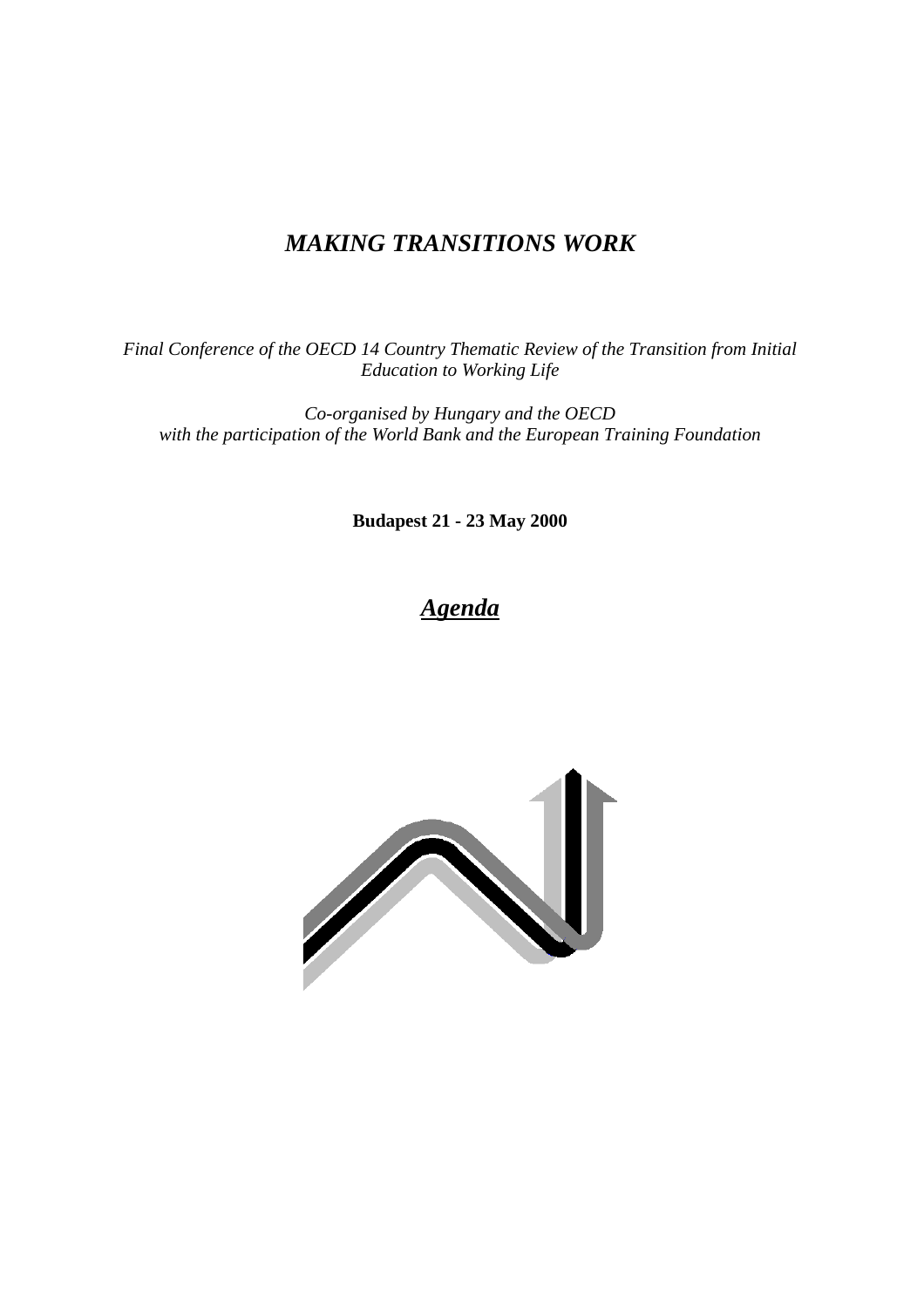#### **Sunday 21 May** (afternoon)

#### Chair: *Mr. Gyula Pulay* (State Secretary, Ministry of Social and Family Affairs, Hungary)

- 2:00 2:45 Welcome by Hungarian hosts, OECD, World Bank and European Training Foundation *Dr. László Komlósi* (Deputy State Secretary, Ministry of Education), *Mr. Barry McGaw* (Deputy Director for Education, OECD), *Mr. Toby Linden* (Knowledge Coordinator, World Bank) and *Mr. Peter Grootings* (Deputy Head of the Department of South East Europe, ETF)
- 2:45 3:30 Presentation of main outcomes from the Transition Review *Mrs. Marianne Durand-Drouhin and Mr. Richard Sweet* (Principal Administrators, OECD)
- 3:30 4:00 Transition issues and policies in Eastern Europe *Mr. Gyula Pulay* (State Secretary, Ministry of Social and Family Affairs, Hungary)
- 4:00 4:30 Coffee Break
- 4:30 5:30 Discussion
- 5:30 6:00 Introduction of the working group themes *Mrs. Marianne Durand-Drouhin and Mr. Richard Sweet* (OECD)
- 7:30 Conference Reception at the Hotel Rege hosted by *Dr. László Komlósi* (Deputy State Secretary, Ministry of Education, Hungary)

oooOooo

#### **Common schedule for the working groups on Monday 22 May:**

|                                              | 9:00 - 9:30 $(14:30 - 15:00)$ Presentation of issues and international evidence |
|----------------------------------------------|---------------------------------------------------------------------------------|
|                                              | $9:30 - 10:30$ $(15:00 - 16:00)$ Presentation of two country cases              |
| 10:30 - 11:00 (16:00 - 16:30) Coffee Break   |                                                                                 |
| $11:00 - 12:30$ $(16:30 - 18:00)$ Discussion |                                                                                 |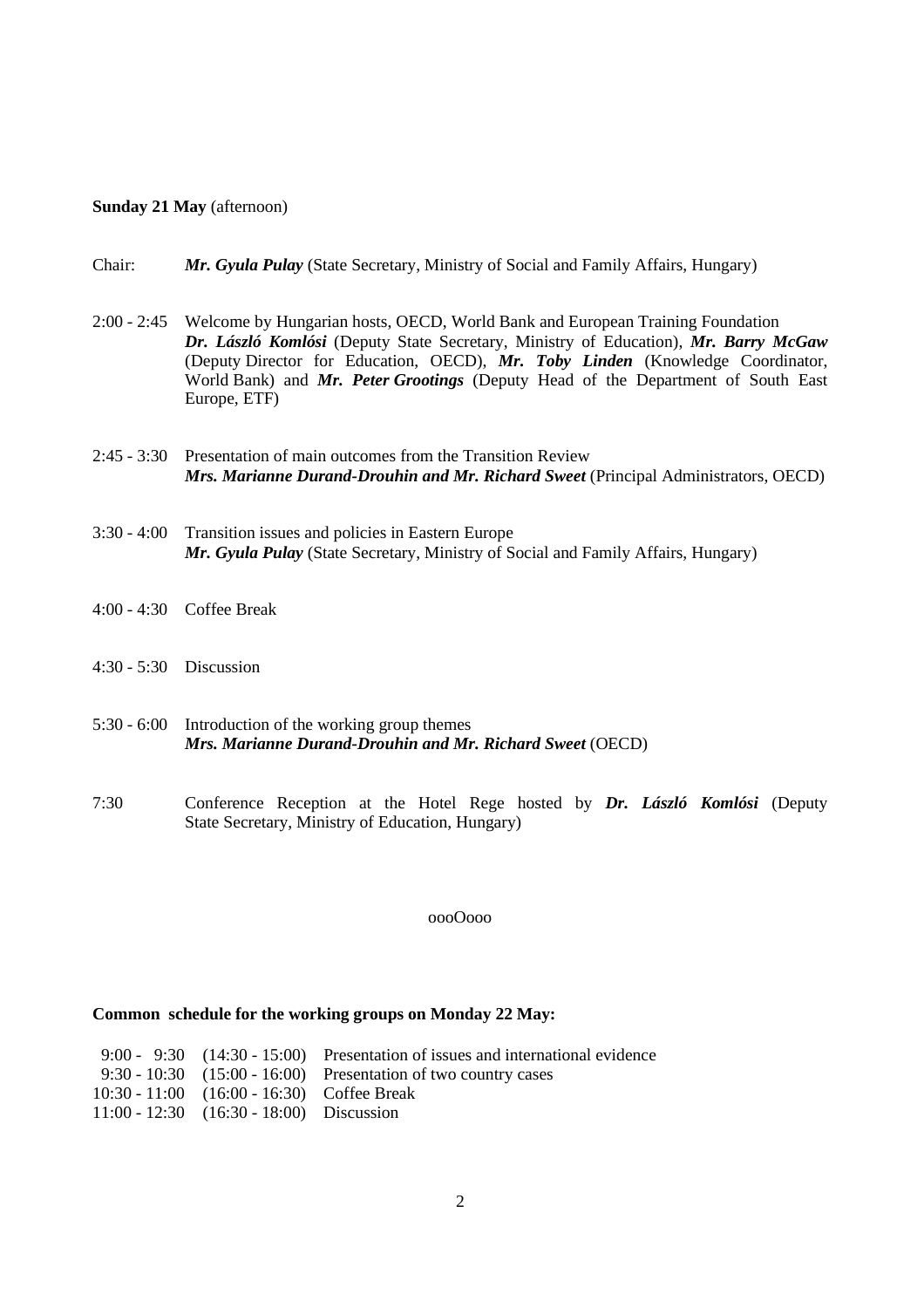### **Monday 22 May: Working Groups**

There will be four working groups on key features of successful transition systems as identified by the Thematic Review.

|              | Working Group I: Developing well organised education and training pathways<br>(morning, French interpretation, Conference Room, Hotel Rege) |
|--------------|---------------------------------------------------------------------------------------------------------------------------------------------|
| Chair:       | Mr. Peter Grootings (Deputy Head, Department South East Europe, ETF)                                                                        |
| Expert:      | <b>Mr. David Raffe</b> (Professor, Centre for Educational Sociology, University of Edinburgh)                                               |
| Switzerland: | Mr. Rudolf Natsch (Vice-directeur, Office Fédéral de la Formation Professionnelle et de<br>la Technologie)                                  |
|              | Czech Republic: Mr. Miroslav Procházka (Division Director, Institute for Information on Education)                                          |
| Rapporteur:  | <i>Ms. Judit Lannert</i> (National Institute of Public Education, Hungary)                                                                  |
|              | Working Group II: Combining learning at school and at work                                                                                  |

| Chair:      | Mr. Péter Soltész (Director General, Department of International Programmes, Ministry       |
|-------------|---------------------------------------------------------------------------------------------|
|             | of Education, Hungary)                                                                      |
| Expert:     | Ms. Cathy Stasz (Senior Scientist, RAND, USA)                                               |
| Germany:    | <b>Mr. Jochen Reuling</b> (Senior Researcher, Federal Institute for Vocational Training)    |
| Slovenia:   | <i>Ms. Martina Trbanc</i> (Researcher, Faculty of Social Sciences, University of Ljubljana) |
| Rapporteur: | Mr. János Lógó (Professor, Technical University of Budapest)                                |

(morning, English only, small Conference Room, Hotel Rege)

## **Working Group III: Establishing tightly knit safety nets for young people at risk**

(afternoon, English only, small Conference Room, Hotel Rege)

| Chair:      | Mr. Marino Ostini (Adjoint scientifique, Office Fédéral de l'Education et de la Science, |
|-------------|------------------------------------------------------------------------------------------|
|             | Switzerland)                                                                             |
| Expert:     | Mr. Phillip McKenzie (Principal Research Fellow, Australian Council for Educational      |
|             | Research)                                                                                |
| Denmark:    | Mr. Arne Bengt Thomsen (Head of Division, Municipality of Horsens, Denmark)              |
| Hungary:    | Mr. Sándor Brassói (Deputy Director General, Ministry of Education, Hungary)             |
| Rapporteur: | Ms. Gabriella Béni (Director, Ministry of Education, PHARE office)                       |

**Working Group IV: Providing effective information and guidance**

|  |  | (afternoon, French interpretation, Conference Room, Hotel Rege) |  |  |  |  |
|--|--|-----------------------------------------------------------------|--|--|--|--|
|--|--|-----------------------------------------------------------------|--|--|--|--|

| Chair:      | Mr. Abrar Hasan (Head of Division, OECD)                                            |
|-------------|-------------------------------------------------------------------------------------|
| Expert:     | Mr. Steffen Svendsen (Head of Regional Department, Danish Institute for Educational |
|             | Training of Vocational Teachers)                                                    |
| Austria:    | Team presentation                                                                   |
| Poland:     | Mr. Augustyn Banka (Professor, Jagiellonian University, Poland)                     |
| Rapporteur: | Mr. István Kovács (Director General, Ministry of Education)                         |